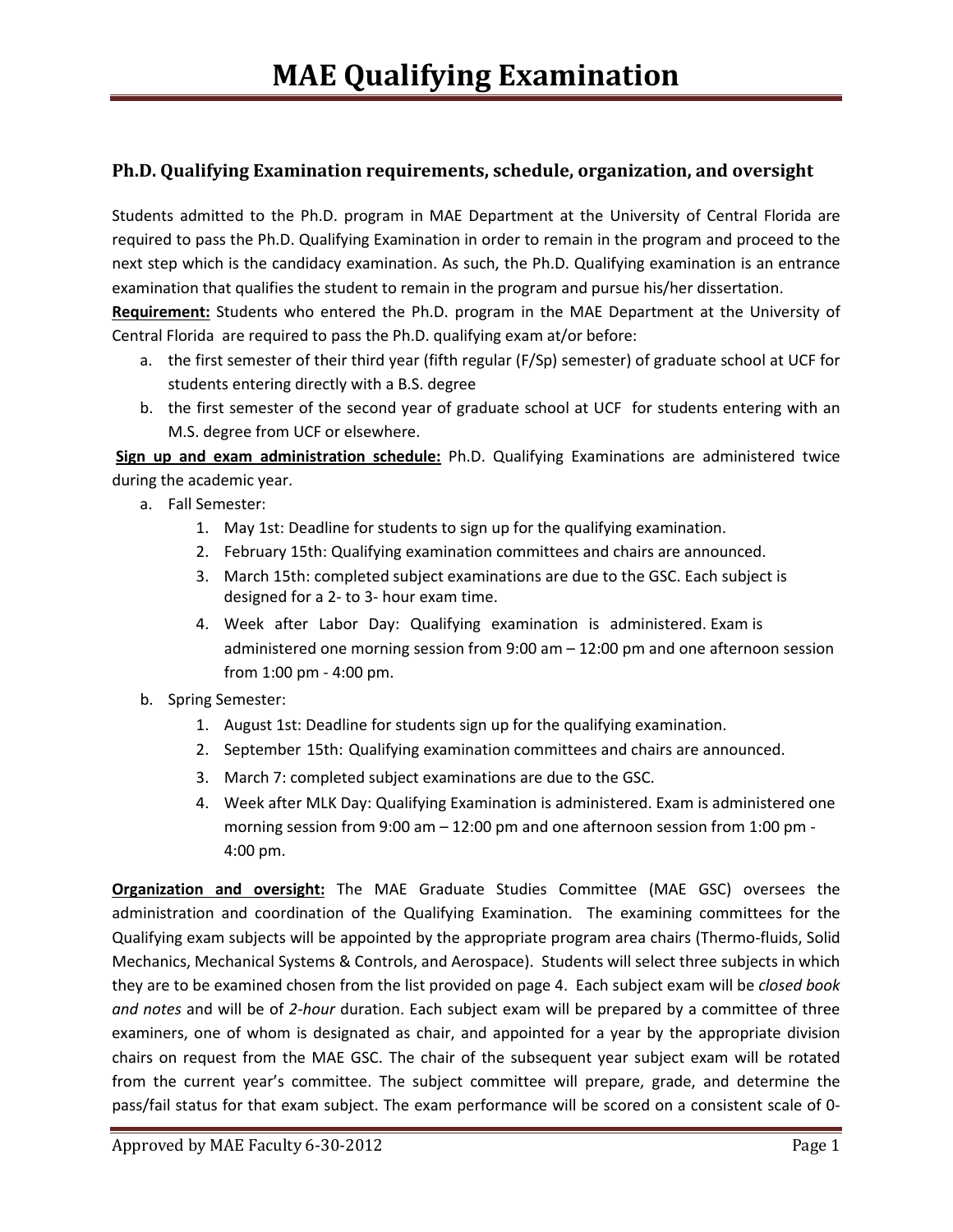100 by each of the examiners, and the scores as well as the pass/fail decision for each area will be submitted to the graduate studies committee.

# **Process**

This section outlines the process of petitioning for the examination, selection of topical areas, and determination of pass/fail.

**Examination Announcement:** Qualifying examinations and examination dates will be announced to all MAE graduate students by the MAE GSC at the beginning of each Fall and Spring semester. Students shall notify in writing the MAE Graduate office of their intent to take the examination during that semester (by September 15 in Fall and January 31 in Spring).

**Choose Three Subjects:** Students shall choose three subjects from the list of topics provided on page 4- 5. The course numbers are representative of the subjects and the level of the questions to be expected. The goal of the examination is to test the students on their understanding of fundamental concepts.

- **a. Thermo-fluids students:** Shall choose two subjects from Heat Transfer, Fluids, and Thermodynamics. The third subject can be anything else from the subjects listed. Students may elect to choose all three subjects from the thermo-fluids group of questions.
- **b. Solid Mechanics students:** Shall choose two subjects from Mechanics, Dynamics, and Vibrations. The third subject can be anything else from the list of subjects. Solid mechanics students may elect to choose all three subjects from the solid mechanics group of questions.
- **c. Controls and Dynamical Systems students:** Shall choose two subjects from Controls, Dynamics, and Vibrations. The third subject can be anything else from the list of subjects. Controls and Dynamical Systems students may elect to choose all three subjects from the controls and dynamical systems group of questions.
- **d. Aerospace Students:** 
	- **1. Thermo-fluids students:** Shall choose two subjects from Aerodynamics, Fluids, and Heat Transfer. The third subject can be anything else from the list of subjects. Aerospace thermofluids students may elect to choose all three subjects from the aero-thermofluids group of questions.
	- **2. Space Systems Students:** Shall choose two subjects from Space Systems, Controls, Aerospace Structures and Structural Dynamics. The third subject can be anything else from the list of subjects. Aerospace Space Systems students may elect to choose all three subjects from the space systems group of questions.

**Take the Exam:** The time and location for the qualifying exams will be arranged by the GSC and announced to all students who signed up for the exam.

**Exam Results**: Examining committee shall provide a pass or fail grade for each student who took the exam. These grades will be submitted within (**7 Days**) after the exam is administered. Assigning conditional grades is discouraged.

**a. Pass at the first attempt:** If a student receives a passing score from the examiners on all three subjects, then the student is considered to have passed the exam, and the Graduate College will be notified to change his/her status as having passed the qualifying examination.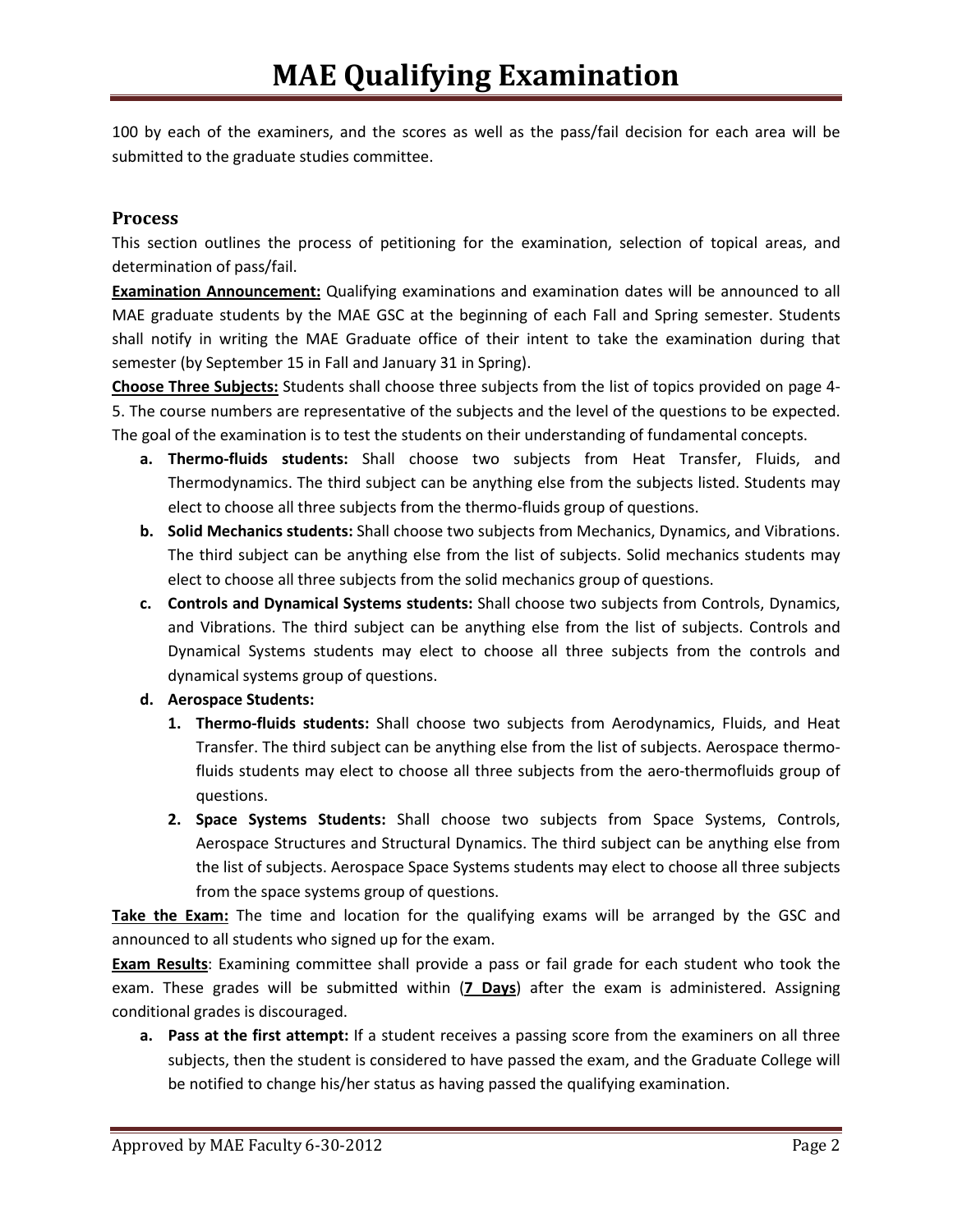**b. Pass at second attempt:** Students who did not pass one or more subjects on the first attempt may re-take the examination during the next offering of the qualifying exam. Students may retake the failed subject (or subjects), or may select a new subject (or subjects). If the student passes the remaining subject(s) during the re-take, then student is considered to have passed the exam. Students will have two attempts to satisfy the qualifying exam requirements. The Graduate College will be notified, and his/her status as having passed the qualifying examination.

If a Ph.D. student does not pass the Qualifying Examination in two attempts the student may (i) switch to a M.S. degree program in MAE provided he/she has not earned an M.S. degree in MAE at UCF, (ii) switch to another department for a Ph.D. (requires a formal application to another department in the CECS and an admissions decision from that department), or (iii) appeal to the graduate studies committee (GSC).

## **Appeal**

Only under exceptional circumstances would the GSC consider such an appeal. In consultation with the examining faculty and the department program area faculty, the GSC may require the student to take an oral examination in the failed subject or may recommend other remediation. Recommendation by the GSC in consultation with the examining faculty and the department program area faculty (Thermo-fluids, Mechanics, Mechanical Systems, and Aerospace) will be final.

# **MAE Ph.D. Qualifying Examination Subjects**

### **Math:**

Subjects: ODE's, PDE's, complex variables, transform methods, numerical methods, and linear algebra. Sample courses: EML 3034 Modeling Methods in MMAE, EML 5060 Math methods in MMAE.

# **Heat Transfer:**

Subjects: Conduction, convection and radiation heat transfer. Basic energy balances. Steady state and transient problems, analysis of simple heat exchangers. Radiation heat transfer in enclosures without and with participating media. Multi-mode heat transfer.

Sample courses: EML 4142 Heat Transfer I, EML 4143 Heat Transfer II, and EML 5152 Intermediate heat transfer.

### **Fluids:**

Subjects: Principles of continuum fluid mechanics. Integral and differential forms of governing equations, fluid statics, dimensional analysis, measurements, internal flows, external flows, fluid machinery, 1D compressible flows.

Sample courses: EML 3701 Fluid Mechanics I, EML 4703 Fluid Mechanics II, and EML 5713 Intermediate Fluids.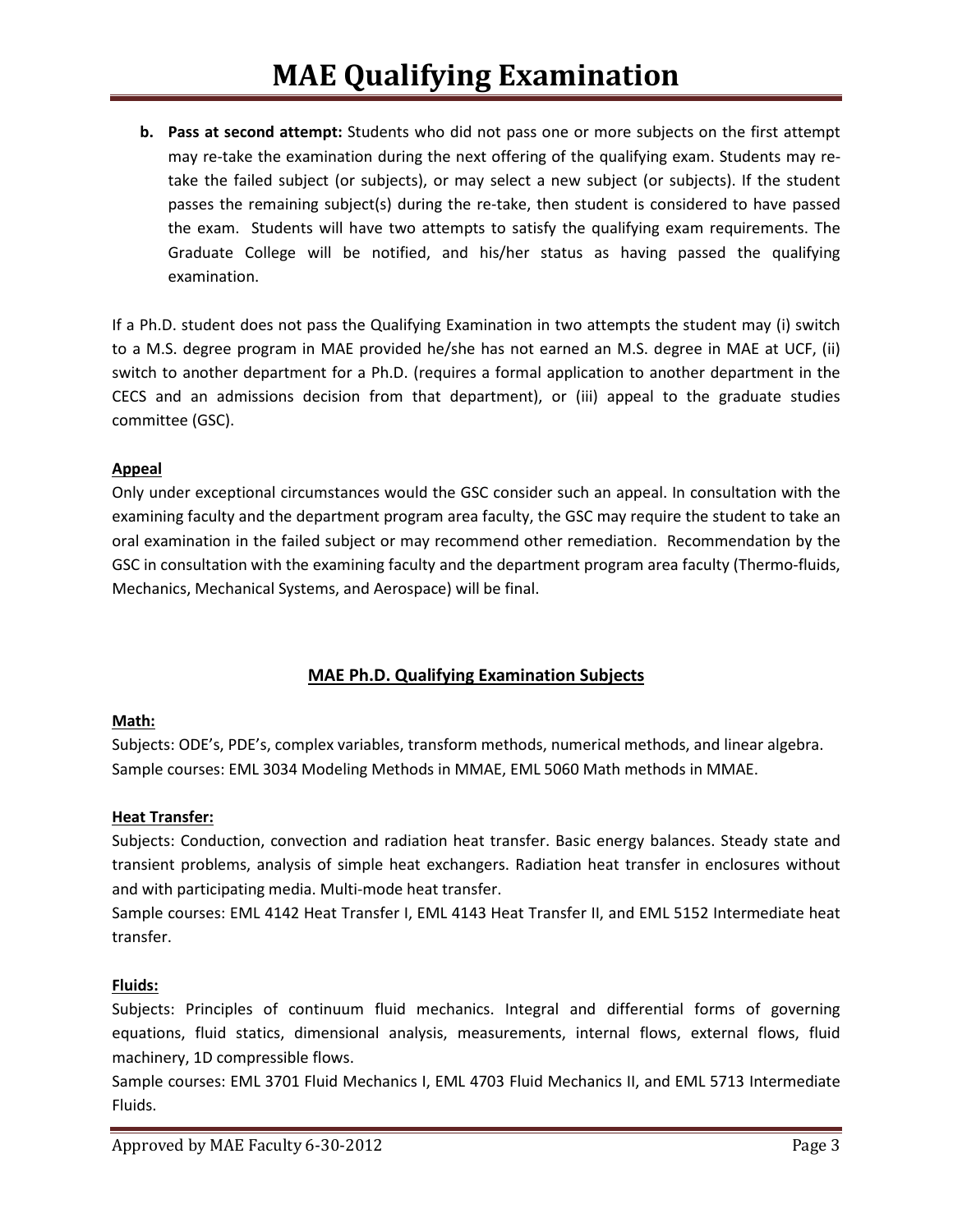## **Thermodynamics:**

Subjects: Work, heat, and energy transformations. Relation of properties. Thermodynamic Laws, concepts, and modes of analysis common to all applications of thermodynamics in engineering. Availability analysis, thermodynamics of reactive and non-reactive mixtures, thermodynamic cycle and design analysis of complete mechanical systems.

Sample courses: EGN 3343 Thermodynamics and EML 3101 Thermodynamics of Mechanical Systems.

## **Solid Mechanics:**

Subjects: Concepts of stress, strain, strength, deflection of axial force members, shafts in torsion, beams in flexure, combined stress, stability of columns, and design of simple elements.

Sample courses: EGM 3601 Solid Mechanics, EML 3500 machine design, and EML 5237 Intermediate Mechanics of Materials.

### **Dynamics:**

Subjects: Kinematics and kinetics of particles and rigid bodies; mass and acceleration, work and energy, impulse and momentum.

Sample courses: EML 3217 Engineering Mechanics - Dynamics, EML 4260 Dynamics of Machinery, and EML 5271 Intermediate Dynamics.

### **Vibrations:**

Subjects: Undamped and damped vibration of single degree freedom systems. Forced vibration. Transient response. Multiple degree of freedom systems.

Sample courses: EML 4220 Vibration Analysis, EAS 4210 Space Structural Dynamics.

### **Controls:**

Subjects: Mathematical modeling of dynamic systems: transient and steady state response; Root Locus and z-transform methods; discrete systems analysis; controller design.

Sample courses: EML 4312CFeedback Control, EML 4225 Introduction to Vibrations and Controls, and EML 4313 Intermediate System Dynamics and Controls.

### **Aerodynamics:**

Subjects: Fundamental theories of inviscid, incompressible aerodynamics and flight mechanics, airfoil theory, external and internal flows, airplane performance. Viscous, incompressible fluid flow; flow over finite wings.

Sample courses: EAS 3101 Fundamentals of Aerodynamics, EAS 301, Fundamentals of Aerospace Flight, EAS 4105 Flight Mechanics, EAS 4134 High-Speed Aerodynamics.